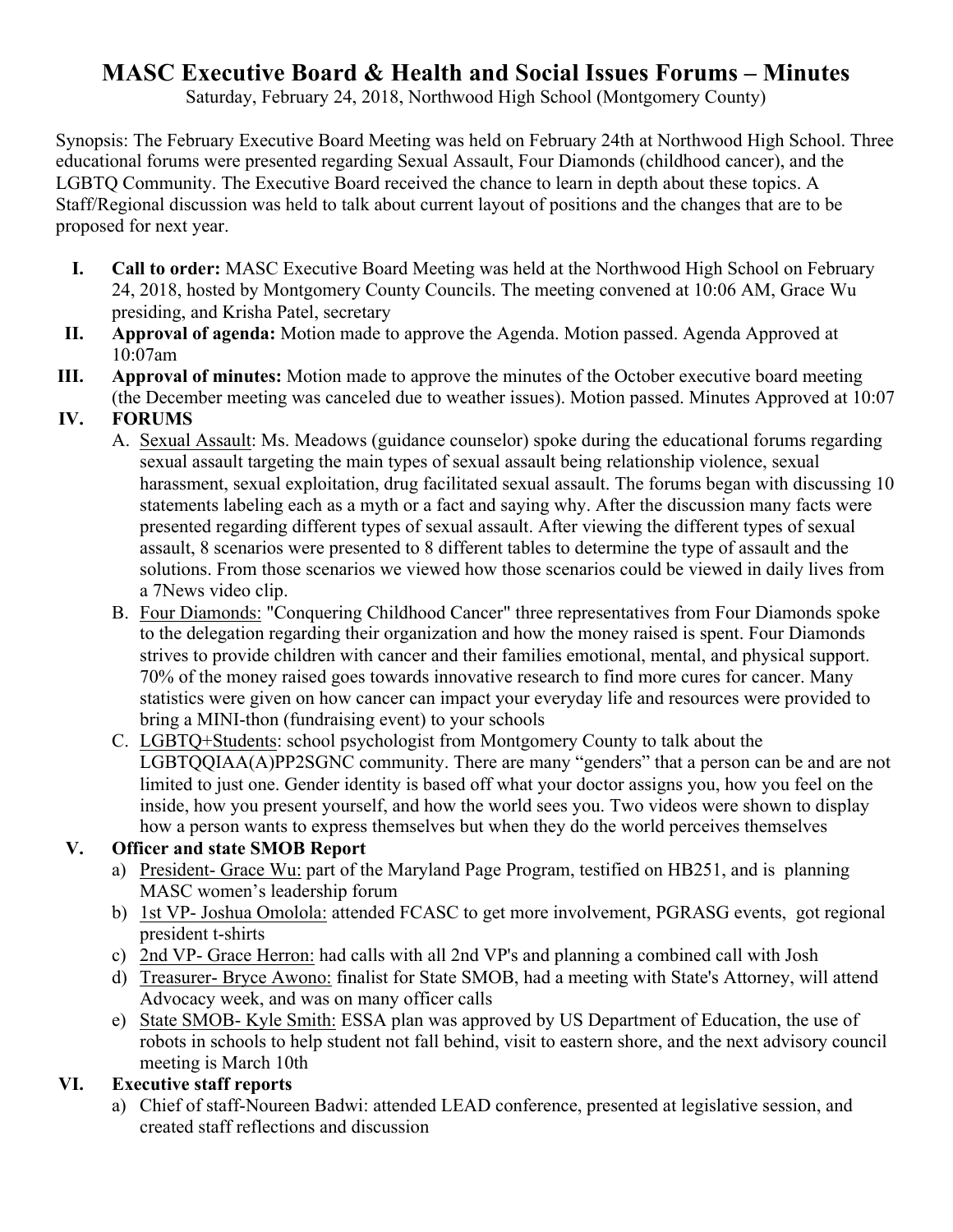- b) Communications Director- Ruben Amaya: attended various conferences, created a campaign to give students not inn SGA a voice, and wants to continue to reach out to all regions
- c) Communications Deputy- Annette Moukury: wasn't able to present
- d) Special Issues Director- Margaret Foulkes: not preent
- e) Operations Director-Melody Zhang and Debuty- Chad Leo: trained and presented workshops and working with the department to keep the meeting efficient
- f) Corresponding Secretary- Maleah Smith: not present
- g) Central Divisional Liaison- Pranav Tadikonda (Avery Klein not present): attended conferences and promoted involvement in areas with low numbers
- h) Eastern Divisional Liaison- George Nickels, Sabrina Rusch: not present
- i) Southern Divisional Liaison- Jesse Harris Jr., Marie Moukoury: planned a Southern Maryland Leadership Conference and will continue to reach out to nonmember schools
- j) Western Divisional Liaison- Delanie Blubaugh: working to create a MASC women's conference with Grace and wants to have the western region involved
- k) Environmental Affairs- Morgan Jones, Jason Wu: not present
- l) Evaluations Coordinators- Mary Kumcheva, Alex Rawlett: not present
- m) Forums Coordinators-Carlos Eldridge Jr., Ananya Tadikonda: been contacting speakers for educational forums, attending local schools to find common problems between different schools
- n) Historians- Brandon Hill, Adele Williams, Brie Holder: attended various conferences, polaroid project at convention, and the end of the year slidehow for June
- o) Parliamentarians- Nick Getz, Will Anderson: attended various SGA events and planning for advocacy day
- p) Publications Coordinator- Dani Frye: not present
- q) Recording Secretary- Krisha Patel: attended and presented at various event, visited local middle schools to get their input on problems, and planning for junior/senior prom
- r) State Charity Coordinators- Sydney Neal, Rida Dhanani: sent out reminders for item collection and are looking for people to help make the bags at convention
- s) SLACers- Alexis Lepe (Taharat Sheikh not present): attended various SGA events and conferences, created bill stances (4/5 passed)
- t) STC- Jordyn Best (Kristina Holsapple and Alex Erhunmwuse not present): attending various SGA events and created innovative workshops
- u) Web Master- Tony Prouxl (left early): wasn't able to present
- v) School Safety liaisons- Nick Asante, Lucas Tarbell: 17 second moment of silence for shootings; talked to Dr. Salmon, opposed to arming teachers, school walk-outs

### **VII. Regional Reports**

- a) ACASC: created Student Led Youth Health Forum and held a sock drive
- b) FCASC: expanding numbers and increased voter registration
- c) PGRASG: wasn't able to present
- d) MCR-MCJC: SMOB elections, Mental Health Forum
- e) CCASC: MD polar plunge, attended various middle schools to help smooth the transition
- f) SMASC: MYAC, trying to increase participation, and collecting items for FINISHSarcoma
- g) Rest of the regions didn't have a presentation

# **VIII. Unfinished Business**- none

### **IX. New Business**

- a) Unsung Hero Award: discussion and selection outcome a secret!!
- b) Spontaneous Legislation:
	- 1. (17/18 EB-21): proposed by Chad Leo: MASC supports the efforts of the "March For Our Lives" rally and it's organization
	- points made: the rally will be on Saturday, so won't effect school times
	- *Motion made to approve the legislation. Motion passed at 2:30*

### **X. Staff/ Regional President Discussion**

a) Is there one preferred way of communication?